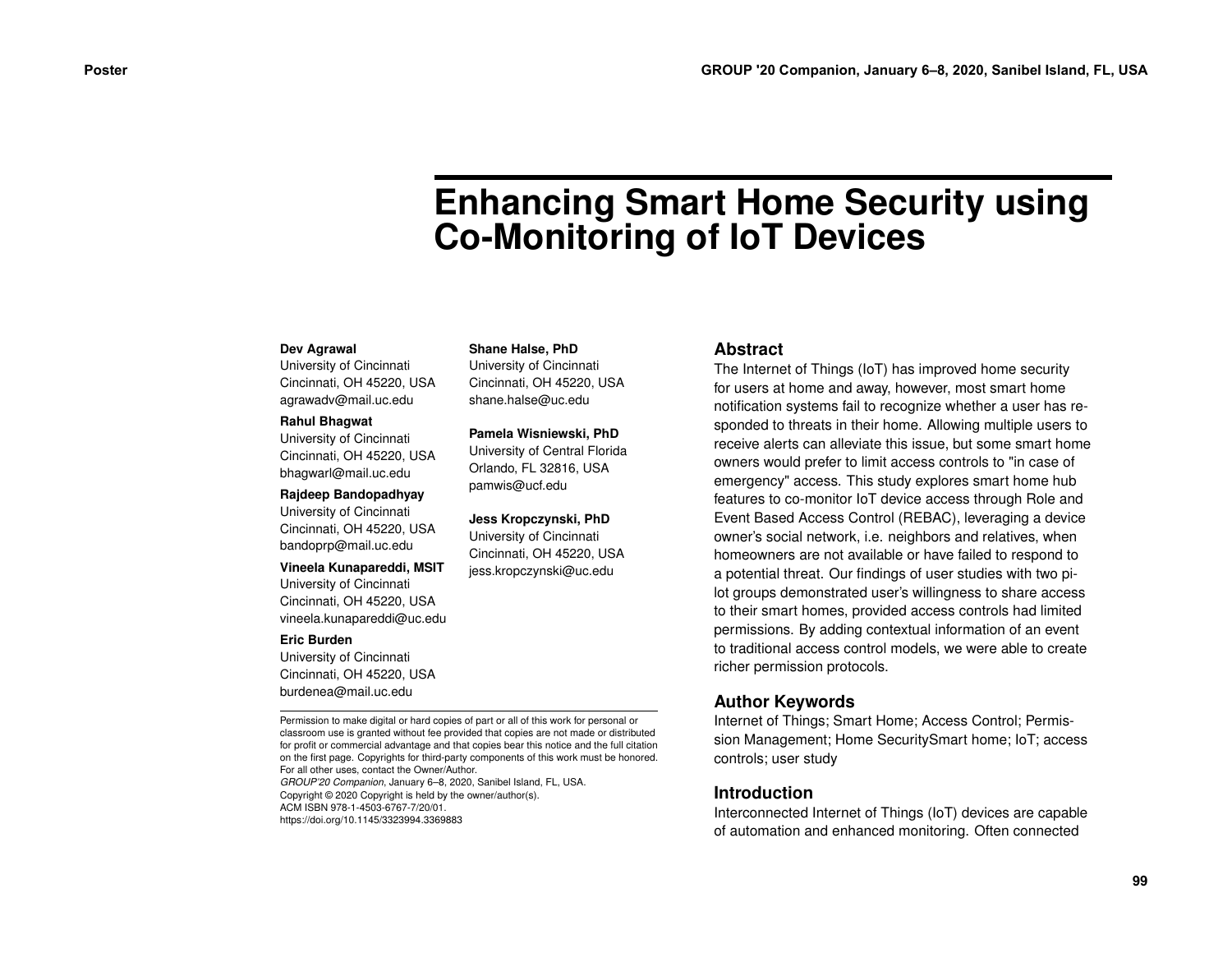

Figure 1: ThingZone User Configuration Screens

 $+1$  123 456 7890

1 123 456 7890

and managed through a central hub, this network of devices has been termed a "smart home". The affordances of these devices has led to their increased use in recent years and continued use is predicted [\[6\]](#page-3-0). Previous research in the domain of IoT security and privacy focuses on cyber-threats and software vulnerabilities [\[7,](#page-3-1) [8\]](#page-3-2), we further this work by investigating secure access-control methods. Currently, most smart homes lack the capability to share temporary device access, and are single-user entities that discourage collaborative home monitoring when the resident is away through ridged all-or-nothing access to data and controls.

Previous research has examined the types of social roles IoT users are willing to share access with [\[5\]](#page-3-3). We extend this work by implementing an access management system into a smart home hub and observe how users collaboratively deal with a simulated threat. We believe a truly "smart" home is a flexible access-control system that is simple and intuitive to set up. This system should allow outside assistance when owners are otherwise occupied. Our main focus is emergency detection, notification, and response, granting temporary emergency access to relatives and neighbors.

## **Research Question**

We have posed an overarching research question to help us evaluate IoT hub access control infrastructure and supporting tools: *What are the best methods to implement temporary access control of smart homes to ensure effective co-monitoring and handling of threats?*

# **Research Methods**

The preliminary investigation of this question has been through pilot lab testing with two user groups of 3 and 4 people. The studies employed Scenario-Based Design [\[3\]](#page-3-4) that presented users with a high fidelity prototype written in

HTML and JavaScript in order to test and refine the overall information flows, and notification texts. The insights gathered in this study were used to improve the functionality and interface of the prototype and added to the design specifications for our implementation, called *ThingZone*.

The main objective of the first user study was to determine people's preferences pertaining to shared access of their devices in the IoT. To do this, we invited small student groups to engage in role-playing activities with each person assuming a specific role in the group (smart home owner/hub administrator, close friend, and neighbor). The home owner was asked to consider two types of smart home threat scenarios: a fire and unusual upload activity on their home network. They were then asked to begin using the app by sharing access to IoT devices in a way that would help them mitigate these threats. Users first added devices to the smart home hub using the Home Screen (see Figure 1, top) and then added users and their degree of access to these devices (see Figure 1, middle and bottom). While doing so, users were asked to think aloud about their thoughts and concerns about adding a friend or neighbor.

After the administrator completed configuration of the smart home, the two threat scenarios were enacted through a series of drills.

# **Initial Findings**

Described here are initial findings from observation of two pilot groups organized by tasks assigned to the users.

Task 1. Configuring the Smart Home: After the administrator role registered a smart home, added some virtual devices, and created accounts for others along with access permissions participants reflected on co-monitoring strategies in case of an emergency. Users described the inter-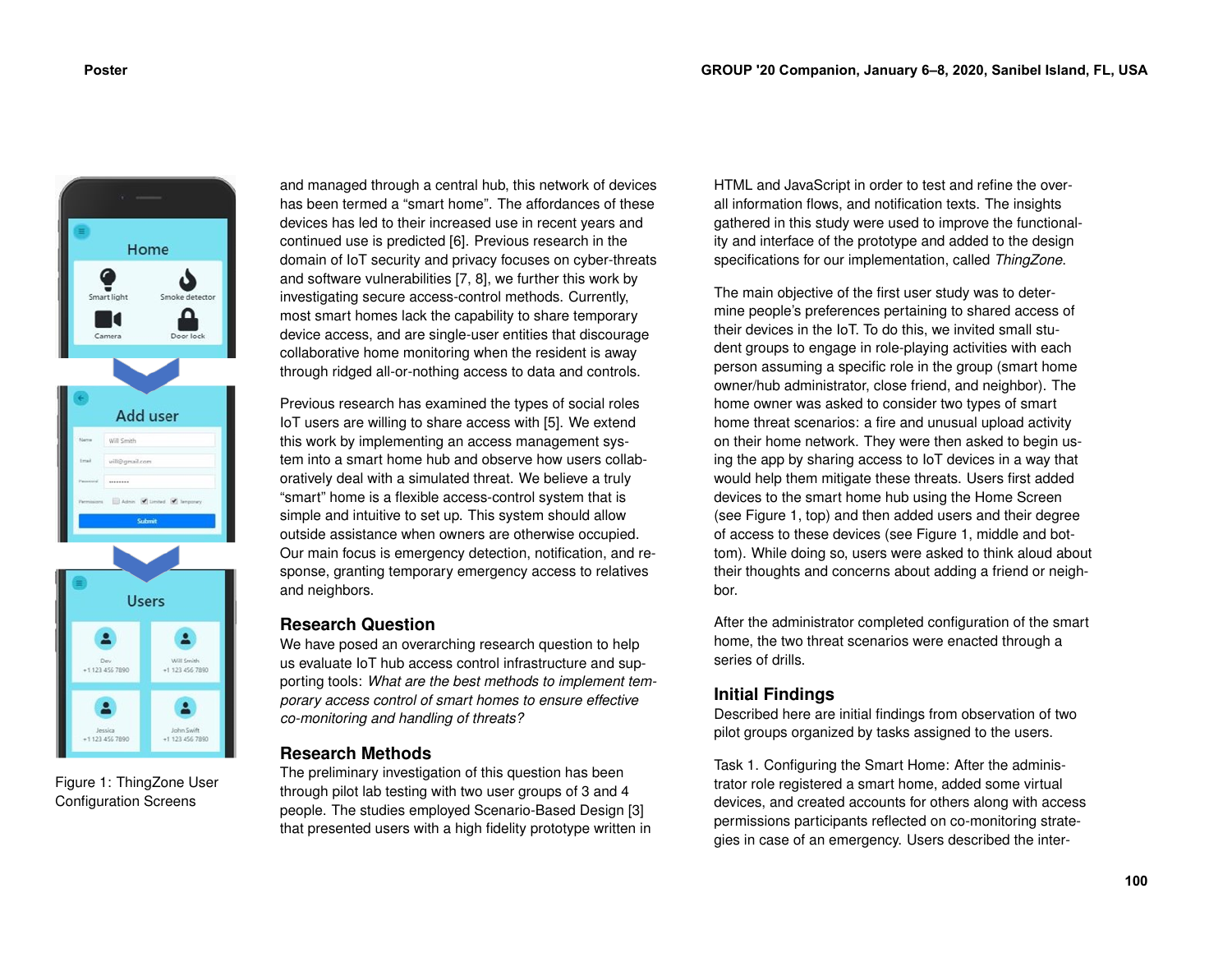## **Threat Scenarios Tested**

**Scenario 1: Fire** (Physical event in the home)

In this scenario the app systematically notifies users of a house fire (Figure 2) according to homeowner defined access. We ran this scenario two times with each group, first, the homeowner is sent a notification about the threat and is asked to select and discuss their decision to address the threat by choosing an option shown. In the second drill, we instruct the homeowner to not address it. The notification is then sent to others with temporary access if previously granted.

## **Scenario 2: Cyber** (Cyber event in the home)

This scenario presents the user with a notification that there is unusual network activity caused by a device in their home. Options to address the threat are: (1) Shut-down their network, (2) Disconnect the target device (if available), or (3) Declare false alarm.

face as easy to use, but discussed privacy concerns about sharing certain devices, such as a camera, with friends and neighbors. Both groups indicated that they would be especially wary of adding neighbors, however in situations where no one was responding to a potential threat in their home, such as a fire, the participants would certainly want the neighbor to have access.

Task 2. Administrator addressing the threat of fire: A notification of a house fire was presented on the administrators' phone which they were tasked to read and provide a response. In both pilots, the administrator found the alert concerning and opted to call 911, finding this decision to be most appropriate. Users indicated that the response was clear and seeing the image of their home burning motivated them to respond quickly.

Task 3. Threat is addressed by users with temporary access control: In this instance the administrator was told to ignore the notification, emulating a scenario where the administrator is unavailable. After 15 seconds, the notification reaches the next set of respondents, based on permissions. These members were tasked to read and respond to the event in a similar manner as the administrator in the second task. In all cases, co-monitory members alerted 911 of the threat. Furthermore, they stated that the interface was clear, but felt the alert should be paired with a louder noise, flashing graphics, or have the ability to still provide sound if the phone was silenced. Users stated they are willing to forgo levels of privacy and silence in order to preserve the safety of their home or the home of someone they cared for.

Task 4. Addressing a cyber threat: This began similar to task 2 and 3 with the difference being that the notification displayed was related to unusual network or smart-device activity. In this scenario, users indicated that they might shut down the device or network to ensure the concern was

addressed, however they felt uncertain about the best approach in this scenario if responding for someone else.

After all tasks had been presented, the groups were asked to envision the application of this access control. This included integration into emergency alert systems and the impacts of various social "roles" that could come under consideration. Users stated they would be very willing to give access to others provided they could not respond to a threat and access was only temporary in nature.

## **Discussion and Conclusion**

The pilot showed that the access control and emergency detection system that smart home users desire is more complex than what is offered by vendors and third party applications that simply allows homeowners a binary option to either share permanent access with others or not. Our initial prototype included various levels of permissions to add individuals by role, but found that considering access based on threat event may provide more context for work on access controls to smart homes.

One of the important layers is a high-level framework of access control policies that allows the owner to define permissions for users, while being flexible enough to provide additional temporary access in case of an emergency situation. We started testing with the Role Based Access Control (RBAC) model, but quickly realized that our implementation required a more dynamic permission management system and modified the RBAC to take into account contextual information derived from the devices. The resulting model is quite different from the original RBAC model, we term this a Role and Event Based Access Control model (REBAC).

Future work should consider an optimized design to implement such a model in an IoT architecture. We will assume a centralized access management system for the purposes